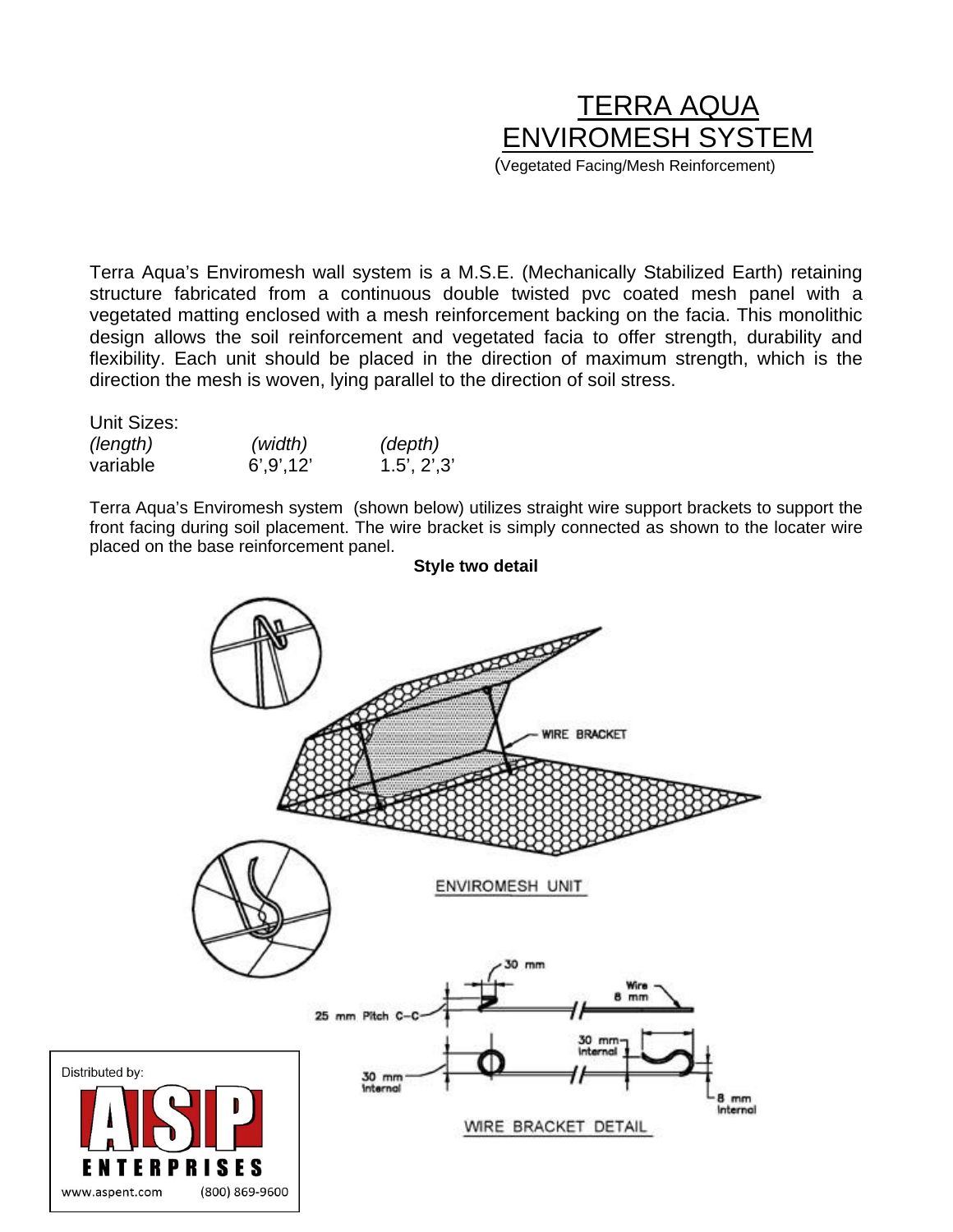# **Terra Aqua Enviromesh Mse Wire Wall System**

- A. Units-Mse Wire Wall System
- 1. PVC Wire Mesh
	- a) Polyvinyl chloride coated galvanized steel wire, Class 3, Finish 5, Soft, in accordance with ASTM A641.
	- b) Zinc coated in accordance with ASTM A641, Class 3, tested in accordance with ASTM A90.
	- c) Polyvinyl Chloride Coating All wire used in the fabrication of the base units and in wiring operations during construction shall, after zinc coating, have extruded onto it a coating of polyvinyl chloride, otherwise referred to as "PVC". The coating shall be gray in color unless otherwise specified. The PVC coating shall be of normal thickness 0.60 mm and shall be capable of resisting deleterious effects of salt spray, UV rays and abrasion. It shall not show any significant material difference in its initial characteristics after 3,000 hours accelerated exposure according to ASTM 8117, ASTM D1499 and ASTM G23, and after 200 cycles according to ASTM Method D1242, Method B.
	- d) Wire core for mesh- 2.7mm
		- o Finish 3.7mm (wire plus PVC coating)
		- o Wire core for selvedge 3.4mm
		- $\circ$  Finish 4.4mm (wire plus PVC coating)
		- o Wire core for lacing 2.2mm
		- o Finish 3.2mm (wire plus PVC coating)
	- e) Mesh opening: Nominal 8x10 cm
	- f) Tensile strength for wire to be in accordance with ASTM A641, Soft.
	- g) Tensile strength for PVC mesh to be 42.3kn/m minimum (pulled parallel to wire twists)
- 2. Galvanized Reinforcement Panel
	- a. Galvanized mesh panel shall be manufactured and galvanized according to Specification stipulated in Section A.1.
- B. Tolerances
- 1. Wire Tolerances on the diameter of all wire in the above paragraphs shall be permitted in accordance with ASTM A641, Table 3.
- 2. Units Tolerances of Plus or Minus 5% on the width, height, and length of the unit shall be permitted.

Terra Aqua Enviromesh MSE Wire Wall System

C. Fabrication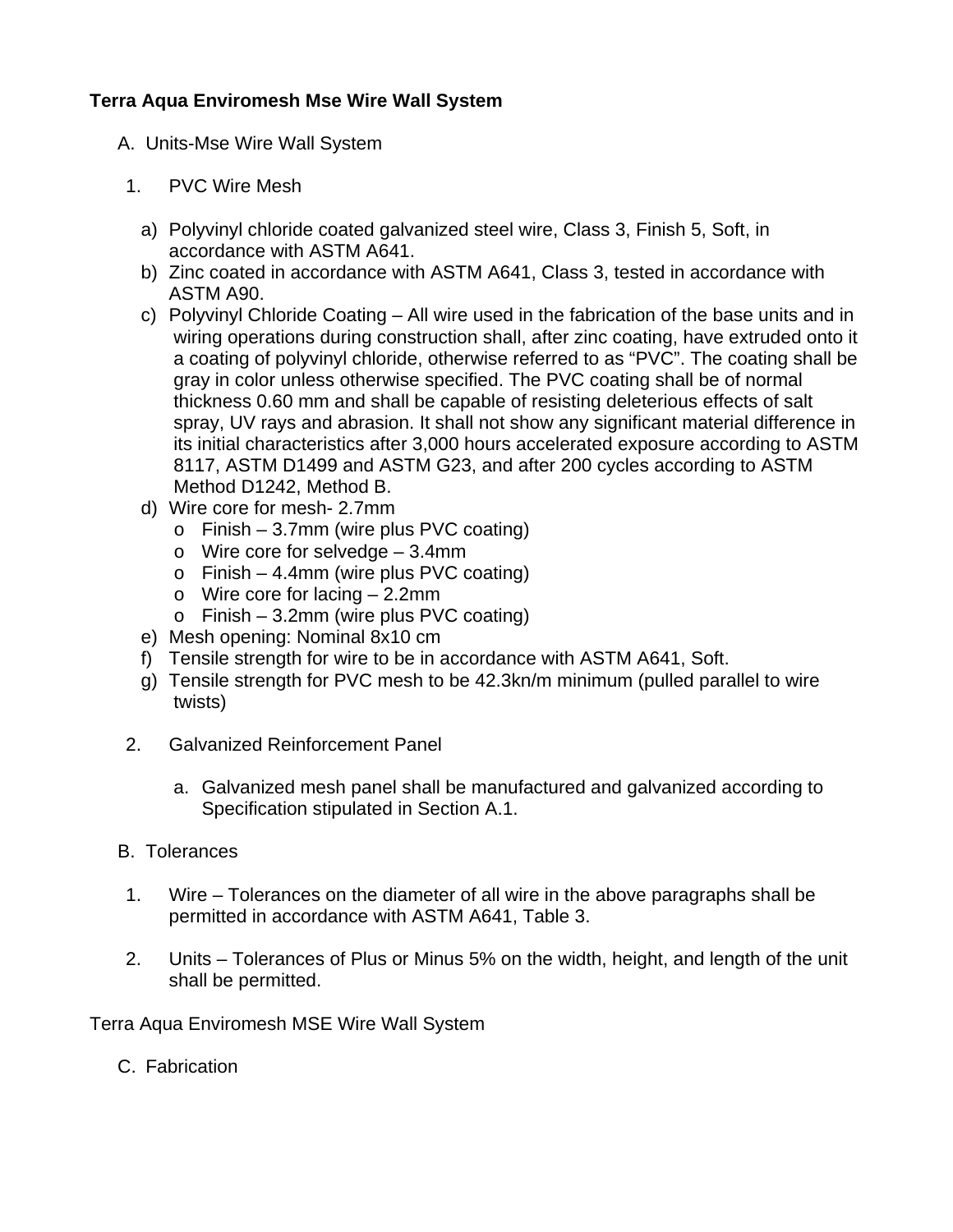- 1. Units shall be made from non-raveling, double twisted hexagonal wire mesh. The mesh will have the ability to resist pulling apart at the twists or connections forming the mesh when a single wire in a mesh section is cut.
- 2. Units shall be of single piece construction. They shall be fabricated so that the fold Back, facia and base are continuous and made from the same panel with no joints.

## D. Wire Mesh Tests

- 1. Elongation Test shall be made on the wire before fabrication of the units on a Sample twelve inches long. Elongation shall not be less than 12%.
- 2. Strength The wire mesh shall not rupture when subjected to a load of 26.7KN applied as follows:
	- a) Clamp a section 2m long, not less than 1m wide including selvedge bindings, for 1m along the width, or in the middle widths greater than 1 feet, with excess falling free on each side.
	- b) Apply tension to elongate the section 10%.
	- c) Apply the load, 26.7KN as stated above, to a 0.093 square meter section located approximately in the center of the sample between the clamps. The direction of the load should be perpendicular to the tension force direction and be applied with a circular ram bead with the edges beveled or rounded to prevent cutting the wires.

#### E. Structural Backfill

1. The structural backfill shall consist of a good quality granular selected soil. It shall be free draining and posses a high angle of internal friction (greater than 26-30). Compaction shall satisfy the local specifications for highway construction. Gradation limits for the structural fill shall not be 10% finer than 0.02mm, with a 100% by weight finer than 6.0 mm. However, such that a maximum of 15% by weight shall pass the #200 sieve: a maximum of 40% shall pass the #40 sieve; and maximum particle size of 250 mm may be used.

## F. Assembling

1. Units shall be assembled and erected according to manufacturer's instructions and project specifications. Units are supplied folded flat and packed in bundles. Single units shall be removed from the bundle, unfolded on a hard flat surface, and have all kinks and bends worked out before assembly. The erosion control vegetated blanket shall be placed flush to the facia on the interior portion of the unit such that there is a 12.5 cm overhang on the top and bottom and folded back towards the embedment length. The galvanized reinforcing mesh shall then be placed over the erosion control vegetated blanket in alignment with the facia. Fasteners shall be used to connect the PVC mesh facia to the galvanized mesh through the erosion blanket. The galvanized fasteners shall be spaced 5 cm from the top and bottom edge of the reinforcing panel and at the midpoint of the facia and shall be spaced horizontally at 25 cm on center.